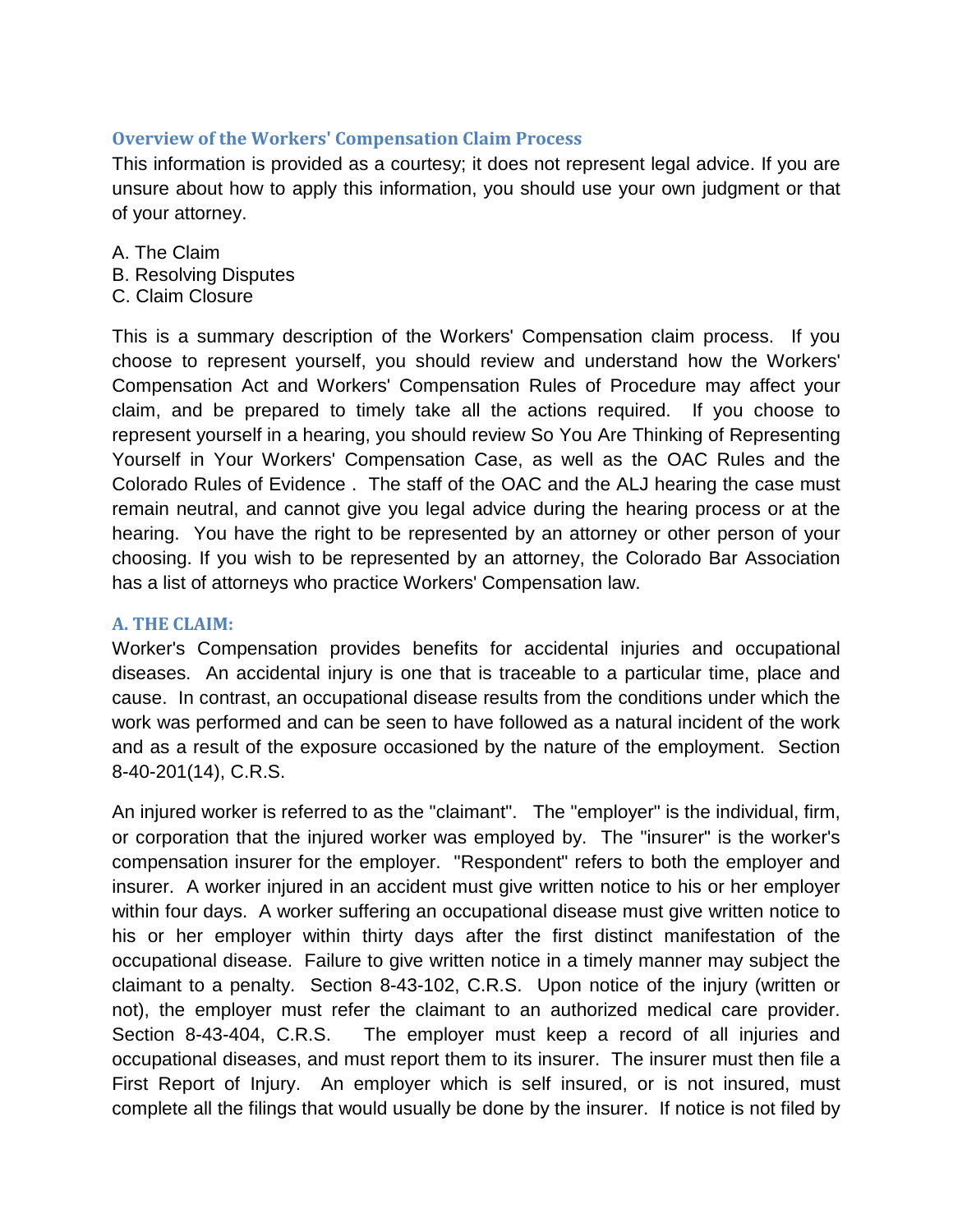the employer or insurer, the claimant must file a claim for with the Division of Workers' Compensation. A "WC" claim number is assigned with the filling of either the First Report of Injury or Worker's Claim . The number is in the form 1-234-567. The insurer must notify the claimant in writing within twenty days whether liability is admitted or contested. Section 8-43-203, C.R.S. If liability is contested, the insurer will file a Notice of Contest. If liability is admitted, the insurer will file a General Admission of Liability (GAL). If liability is admitted, or if insurer is determined to be liable (see Resolving Disputes below ), the insurer must pay claimant the benefits that are due. Benefits payable to a claimant include medical benefits, temporary total disability benefits, Temporary partial disability benefits, disfigurement , permanent partial disability benefits, and permanent total disability benefits. In the case of a death, the surviving dependents may receive burial expenses and death benefits. Benefits may be reduced or ended if the claimant was responsible for termination of his or her employment, violated a safety rule or was intoxicated at the time of the accident , or does not appear for a medical appointment. This is not a complete listing of the benefits that may be available, or the reasons that any benefits may be reduced or ended. A claimant or a non-insured employer should read the Colorado Workers' Compensation Act for a more complete understanding of their rights and liabilities.

## **B. RESOLVING DISPUTES:**

If a dispute arises, either the claimant or the insurer may seek resolution of the dispute. A party may seek a formal resolution of the dispute by the OAC. Or a party may seek an informal resolution of the dispute from either the Prehearing Unit of the Division of Workers' Compensation or the OAC. If you wish to seek an informal resolution of your dispute, contact the Prehearing Unit or the OAC to schedule a pre-hearing conference, settlement conference, or mediation. The OAC provides fair and impartial hearings to resolve worker's compensation disputes between claimants and respondents. Hearings are conducted by Administrative Law Judges (ALJ) . They are employees of the State of Colorado and are licensed to practice law in Colorado. The formal hearing process begins with an Application for Hearing. A claimant or a respondent may file an Application for Expedited Hearing under certain situations. An Expedited Hearing can be granted if the request if filed within 45 days of a Notice of Contest, if preauthorization of medical treatment has been requested and denied, or if Respondents have filed a Petition to Suspend Compensation and claimant has objected. An Expedited Hearing can also be obtained if there is a dispute concerning the one-time change of physician. If you do not meet the requirements for an Expedited Hearing, do not file an Application for Expedited Hearing, as it will only result in further delay in hearing your claim. If the Application for Hearing is accepted, the hearing will be set by the Court Clerk. The hearing will be set at between 30 and 40 days from the date of the setting. The Clerk will decide the date, time, and location of the hearing, and will send written Notice of Hearing. Most hearings are obtained by filing an Application for